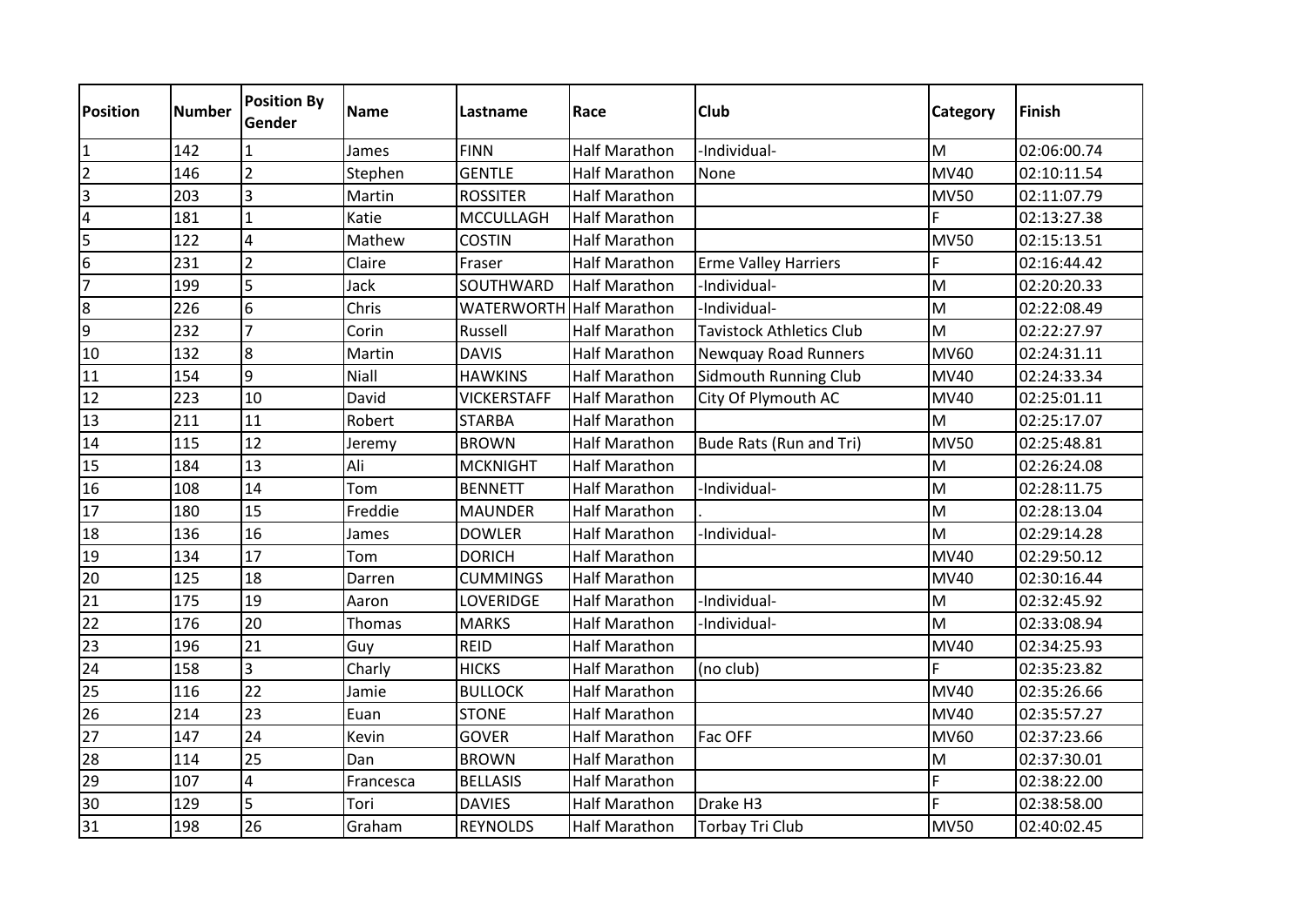| 27<br>32<br>164<br><b>JILLIANS</b><br>James<br>28<br>33<br>185<br>Mark<br><b>MCLAREN</b><br>29<br>34<br>141<br>Paul<br><b>FALCIOLA</b> | <b>Half Marathon</b><br>Half Marathon |                                  | MV <sub>40</sub> | 02:40:36.10 |
|----------------------------------------------------------------------------------------------------------------------------------------|---------------------------------------|----------------------------------|------------------|-------------|
|                                                                                                                                        |                                       |                                  |                  |             |
|                                                                                                                                        |                                       |                                  | <b>MV40</b>      | 02:40:50.19 |
|                                                                                                                                        | <b>Half Marathon</b>                  |                                  | <b>MV40</b>      | 02:42:08.89 |
| 30<br>35<br>191<br><b>PENDREY</b><br>Mark                                                                                              | <b>Half Marathon</b>                  | <b>Running Punks</b>             | M                | 02:42:37.06 |
| 36<br>31<br>212<br><b>STONE</b><br>Barney                                                                                              | <b>Half Marathon</b>                  |                                  | M                | 02:42:45.45 |
| 32<br>213<br>37<br><b>STONE</b><br>Christopher                                                                                         | Half Marathon                         |                                  | <b>MV50</b>      | 02:42:45.95 |
| 6<br>201<br>38<br>Wendy<br><b>ROBERTSHAW</b>                                                                                           | <b>Half Marathon</b>                  | <b>Bridport Runners</b>          | F                | 02:44:47.24 |
| 33<br>39<br>216<br>Daniel<br><b>THOMAS</b>                                                                                             | <b>Half Marathon</b>                  | <b>Bridport Runners</b>          | M                | 02:44:48.00 |
| 34<br>40<br>165<br>Christopher<br><b>JOHNS</b>                                                                                         | <b>Half Marathon</b>                  |                                  | <b>MV50</b>      | 02:45:33.43 |
| 35<br>162<br>41<br><b>HORRELL</b><br>James                                                                                             | Half Marathon                         | <b>Plymstock Road Runners</b>    | <b>MV40</b>      | 02:46:24.83 |
| $\overline{7}$<br>42<br>182<br><b>MCFADZEAN</b><br>Jeanette                                                                            | <b>Half Marathon</b>                  | <b>Greenbow Running Club</b>     | <b>FV50</b>      | 02:47:54.00 |
| 8<br>43<br>119<br>Fiona<br><b>CARRUTHERS</b>                                                                                           | Half Marathon                         | Fac OFF                          | <b>FV50</b>      | 02:50:40.88 |
| 36<br>44<br>104<br><b>ANTCLIFF</b><br>lan                                                                                              | Half Marathon                         |                                  | <b>MV40</b>      | 02:50:48.38 |
| 37<br>45<br>178<br>Andrew<br><b>MARWOOD</b>                                                                                            | Half Marathon                         |                                  | M                | 02:50:58.44 |
| 38<br>46<br>126<br>Tim<br><b>DAFFORN</b>                                                                                               | <b>Half Marathon</b>                  | <b>Sidmouth Running Club</b>     | <b>MV40</b>      | 02:51:06.24 |
| 39<br>47<br>121<br>Mark<br><b>COSTELLO</b>                                                                                             | Half Marathon                         |                                  | <b>MV40</b>      | 02:52:21.36 |
| $\overline{9}$<br>48<br>218<br>Megan<br><b>TOON</b>                                                                                    | <b>Half Marathon</b>                  |                                  |                  | 02:52:37.88 |
| 40<br>49<br>160<br>John<br><b>HOLLAND</b>                                                                                              | <b>Half Marathon</b>                  | (no club)                        | <b>MV40</b>      | 02:53:43.23 |
| 10<br>50<br>206<br>SEYMOUR<br>Henny                                                                                                    | <b>Half Marathon</b>                  |                                  |                  | 02:53:46.13 |
| 51<br>41<br>174<br><b>Nick</b><br><b>LITTLE</b>                                                                                        | Half Marathon                         | <b>Dawlish Coasters</b>          | <b>MV50</b>      | 02:55:55.86 |
| 52<br>11<br>204<br>Aimee<br>SAVAGE                                                                                                     | Half Marathon                         |                                  | E                | 02:56:56.14 |
| 42<br>53<br>117<br>Thomas<br><b>BURNS</b>                                                                                              | <b>Half Marathon</b>                  | <b>St Austell Running Club</b>   | M                | 02:57:32.89 |
| 12<br>54<br>192<br>PENMAN<br>Victoria                                                                                                  | Half Marathon                         | <b>Frome Running Club</b>        | <b>FV40</b>      | 02:57:42.76 |
| 43<br>55<br>227<br>WEATHERILL<br>Christopher                                                                                           | Half Marathon                         |                                  | MV40             | 02:57:46.30 |
| 56<br>13<br>155<br><b>HAYES</b><br>Steph                                                                                               | <b>Half Marathon</b>                  |                                  |                  | 02:57:51.90 |
| 44<br>102<br>57<br>Simon<br>ALEXANDER                                                                                                  | <b>Half Marathon</b>                  | <b>Trail Running Association</b> | <b>MV50</b>      | 02:58:15.48 |
| 45<br>58<br>197<br>Carl<br><b>REYNOLDS</b>                                                                                             | Half Marathon                         | -Individual-                     | <b>MV50</b>      | 02:59:31.56 |
| 46<br>59<br>103<br>Donald<br><b>ANGUS</b>                                                                                              | Half Marathon                         |                                  | M                | 02:59:38.99 |
| 14<br>60<br>193<br>Helen<br>PERRY-SMITH                                                                                                | <b>Half Marathon</b>                  | <b>Plymouth Coasters</b>         | Ë                | 02:59:40.35 |
| 47<br>188<br>Will<br><b>MOORE</b><br>61                                                                                                | <b>Half Marathon</b>                  |                                  | M                | 02:59:48.81 |
| 48<br>62<br>150<br>Rohan<br><b>GUNATILLAKE</b>                                                                                         | <b>Half Marathon</b>                  |                                  | <b>MV40</b>      | 03:00:46.93 |
| 63<br>15<br>161<br>Katie<br><b>HOLMAN</b>                                                                                              | <b>Half Marathon</b>                  | <b>Dawlish Coasters</b>          |                  | 03:01:30.92 |
| 64<br>49<br>111<br>Simon<br><b>BOGHURST</b>                                                                                            | <b>Half Marathon</b>                  |                                  | <b>MV50</b>      | 03:02:48.39 |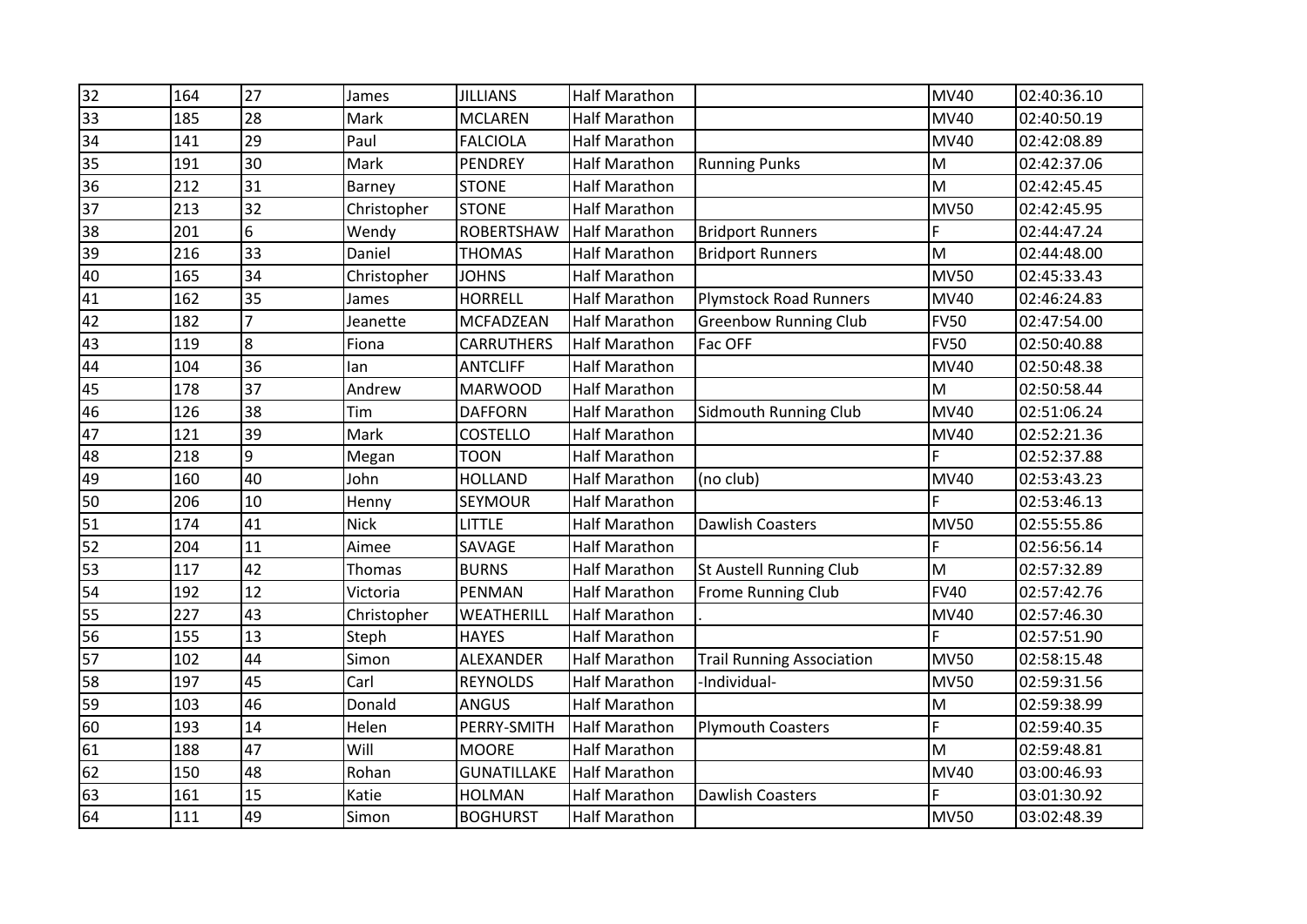| 65 | 177 | 16 | Karen                    | <b>MARKUS</b>      | <b>Half Marathon</b> | <b>Plymstock Road Runners</b>  | <b>FV40</b> | 03:03:44.56 |
|----|-----|----|--------------------------|--------------------|----------------------|--------------------------------|-------------|-------------|
| 66 | 222 | 50 | Jon                      | <b>TURVEY</b>      | <b>Half Marathon</b> | -Individual-                   | M           | 03:04:11.33 |
| 67 | 135 | 51 | John                     | <b>DOWELL</b>      | Half Marathon        | (no club)                      | <b>MV50</b> | 03:05:54.08 |
| 68 | 217 | 52 | David                    | <b>THOMPSON</b>    | Half Marathon        | (no club)                      | <b>MV60</b> | 03:06:14.14 |
| 69 | 130 | 53 | Adam                     | <b>DAVIS</b>       | Half Marathon        |                                | <b>MV40</b> | 03:06:24.48 |
| 70 | 186 | 54 | John                     | <b>MELLOR</b>      | <b>Half Marathon</b> | <b>Tiverton Harriers</b>       | M           | 03:07:29.92 |
| 71 | 156 | 55 | Fruit Del Senyor HERRERA |                    | <b>Half Marathon</b> |                                | M           | 03:08:16.93 |
| 72 | 229 | 56 | Rob                      | <b>WHITE</b>       | Half Marathon        | <b>Bovey Valley Runners</b>    | <b>MV50</b> | 03:08:34.46 |
| 73 | 157 | 17 | Dawn                     | <b>HERRIDGE</b>    | <b>Half Marathon</b> | (no club)                      | <b>FV40</b> | 03:09:07.04 |
| 74 | 123 | 18 | Katie                    | <b>CROOK</b>       | Half Marathon        |                                | F.          | 03:09:42.20 |
| 75 | 172 | 19 | Josie                    | LEWIS              | <b>Half Marathon</b> |                                | Ē           | 03:09:58.02 |
| 76 | 170 | 20 | Chris                    | <b>KENT</b>        | Half Marathon        |                                | <b>FV50</b> | 03:10:26.00 |
| 77 | 100 | 57 | Paul                     | <b>ACHESON</b>     | Half Marathon        |                                | <b>MV40</b> | 03:12:21.55 |
| 78 | 209 | 21 | Sophie                   | <b>SOBEY</b>       | <b>Half Marathon</b> |                                | F           | 03:13:42.00 |
| 79 | 207 | 58 | Vishal                   | <b>SHAH</b>        | Half Marathon        | -Individual-                   | M           | 03:16:04.65 |
| 80 | 106 | 22 | Christina                | <b>BAYLEY</b>      | <b>Half Marathon</b> | -Individual-                   | Ė           | 03:16:20.52 |
| 81 | 149 | 23 | Nirosha                  | <b>GUNATILLAKE</b> | Half Marathon        |                                | <b>FV40</b> | 03:17:46.37 |
| 82 | 183 | 24 | Tracy                    | <b>MCKAY</b>       | <b>Half Marathon</b> |                                | <b>FV50</b> | 03:19:11.75 |
| 83 | 127 | 59 | Michael                  | <b>DAVIES</b>      | <b>Half Marathon</b> | (no club)                      | <b>MV60</b> | 03:20:10.28 |
| 84 | 233 | 25 | Caitlin                  | Moss               | Half Marathon        |                                |             | 03:23:29.73 |
| 85 | 163 | 60 | Steve                    | <b>JACKSON</b>     | Half Marathon        |                                | <b>MV60</b> | 03:24:47.54 |
| 86 | 167 | 26 | Margitta                 | <b>JOLLIFFE</b>    | <b>Half Marathon</b> | <b>Chagford Runners</b>        | <b>FV50</b> | 03:26:10.20 |
| 87 | 171 | 61 | Oliver                   | <b>KENT</b>        | Half Marathon        |                                | <b>MV40</b> | 03:26:51.83 |
| 88 | 221 | 27 | Lorinda                  | <b>TURNER</b>      | Half Marathon        | -Individual-                   | F           | 03:27:36.20 |
| 89 | 195 | 28 | Kathleen                 | <b>RAWLINSON</b>   | Half Marathon        |                                | <b>FV40</b> | 03:28:40.56 |
| 90 | 120 | 29 | Denise                   | <b>CLIFFORD</b>    | Half Marathon        | <b>Chagford Runners</b>        | <b>FV40</b> | 03:28:42.85 |
| 91 | 105 | 30 | Louise                   | ARMITAGE           | Half Marathon        | Plymouth Musketeers Running C  | <b>FV40</b> | 03:30:27.48 |
| 92 | 200 | 31 | Mary                     | <b>ROBERTS</b>     | Half Marathon        | <b>Launceston Road Runners</b> | <b>FV50</b> | 03:31:47.63 |
| 93 | 152 | 32 | Carol                    | <b>HANSEN</b>      | Half Marathon        | <b>Erme Valley Harriers</b>    | <b>FV50</b> | 03:34:46.16 |
| 94 | 118 | 33 | Jenni                    | <b>CARR</b>        | <b>Half Marathon</b> | -Individual-                   |             | 03:37:42.50 |
| 95 | 179 | 62 | Alex                     | <b>MATTHEWS</b>    | Half Marathon        | -Individual-                   | M           | 03:37:42.92 |
| 96 | 208 | 34 | Norma                    | <b>SMART</b>       | Half Marathon        | <b>Egdon Heath Harriers</b>    | <b>FV60</b> | 03:40:57.29 |
| 97 | 145 | 35 | Melanie                  | <b>GEARY</b>       | <b>Half Marathon</b> |                                | <b>FV40</b> | 03:42:44.99 |